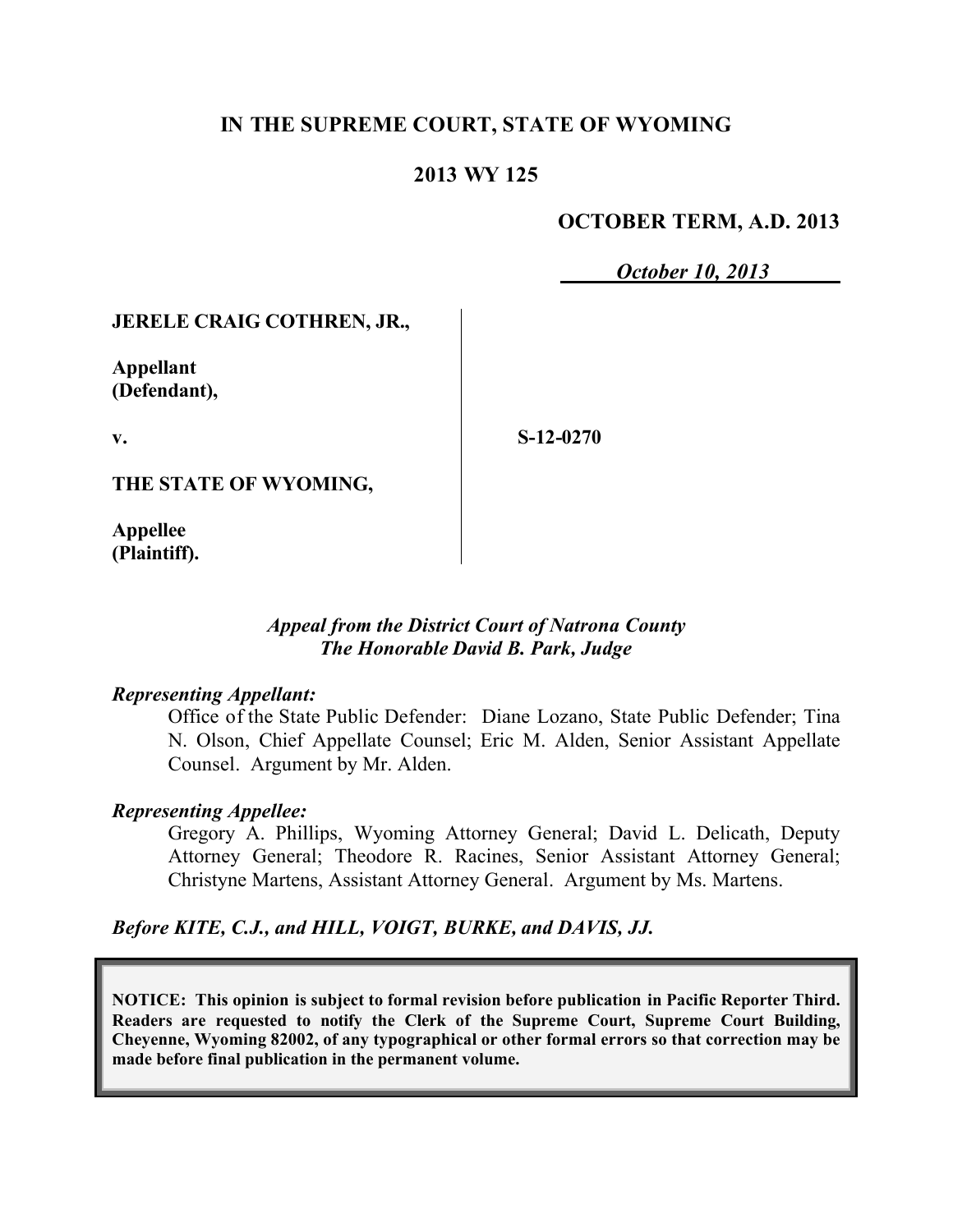**DAVIS**, Justice.

[¶1] Appellant Jerele Cothren returns to this Court to challenge an amended judgment and sentence issued by the District Court for the Seventh Judicial District following remand for resentencing. We find that the sentence imposed on remand is still illegal for reasons discussed below, and reverse and remand for entry of an amended sentence.

### **ISSUES**

[¶2] Cothren raises four issues, which we restate as follows:

1. Did the district court abuse its discretion in refusing to allow Cothren to withdraw his guilty plea?

2. Did the district court err when it declined to retroactively reject the plea agreement it had accepted two years earlier, and to sentence Cothren anew while holding the State to its agreement to dismiss thirteen of fourteen charges?

3. Did the district court err by attempting to cure the illegality of Cothren's sentence without adjusting its length on the basis of his efforts to reform himself while in prison?

4. Did the district court improperly grant Cothren credit for time served or otherwise impose an illegal sentence?

# **FACTS**

[¶3] As we noted in Cothren's first appeal, *Cothren v. State*, 2012 WY 102, 281 P.3d 352 (Wyo. 2012) (*Cothren I*), the sentence in this case is one of four imposed for unrelated crimes by three district courts between 2007 and 2010. In 2007, he was sentenced to two to four years of incarceration on a conviction for larceny by bailee in Natrona County. The Natrona County district court suspended Cothren's term of incarceration in favor of three years of supervised probation. *Id.* at ¶ 3, 281 P.3d at 353- 54. In early 2009, the district court in Sheridan County sentenced him to seven concurrent prison terms of five to eight years for six counts of forgery and one count of identity theft. *Id.*

[¶4] Later that year, Cothren was sentenced to a two-to-five-year term of imprisonment for livestock rustling in Platte County, which the district court there suspended in favor of a term of five years of supervised probation, which was to begin after Cothren served the Sheridan County sentence. In May of 2010, his probation in the first Natrona County case was revoked and the district court imposed the term of two to four years of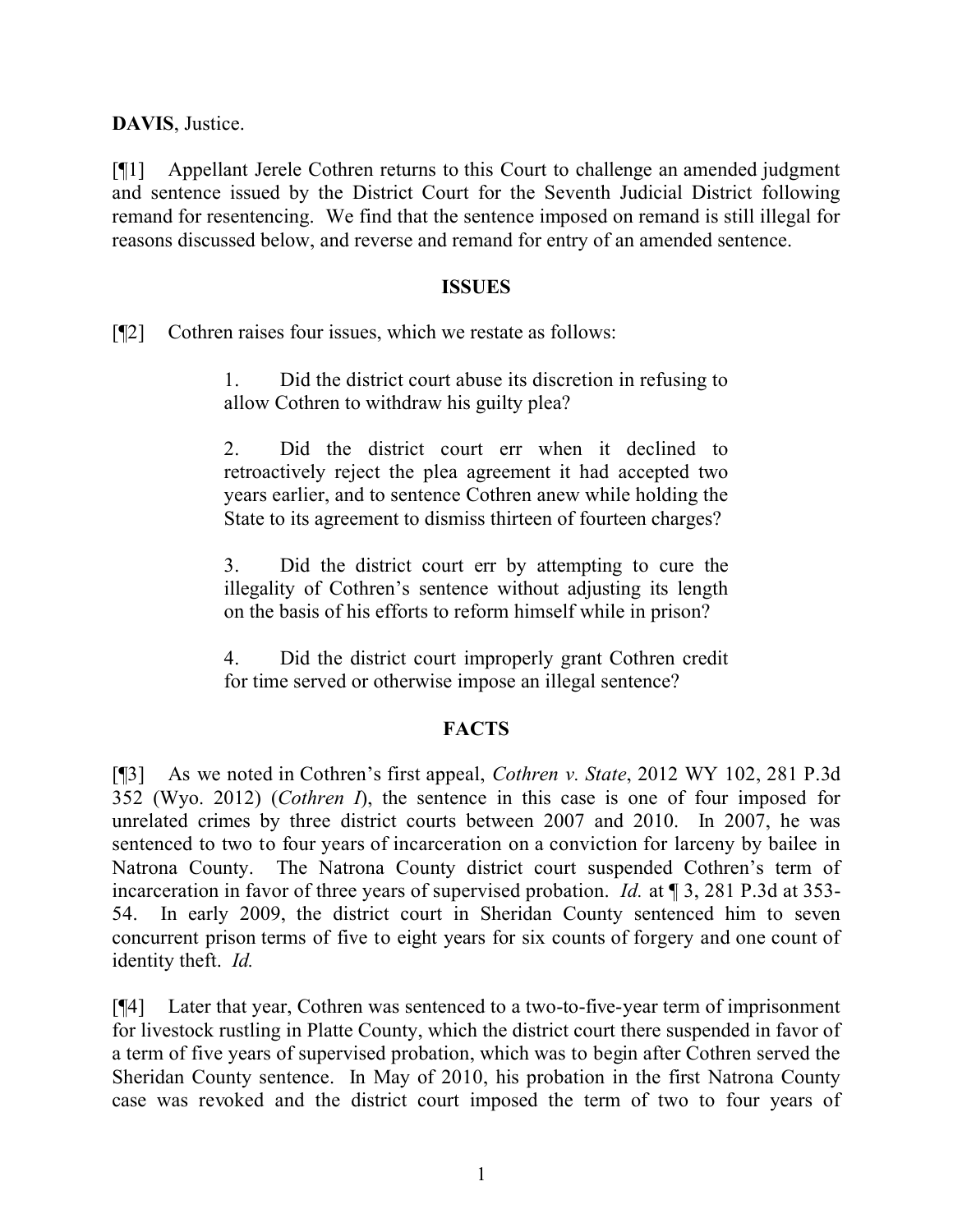imprisonment which had been suspended. *Id.* As discussed below, although the record is not clear, the parties agree that the sentence on the first Natrona County case was to run consecutively to the Sheridan County case after probation was revoked.

[¶5] On August 6, 2010, the Natrona County District Court sentenced Cothren to a term of eight to ten years imprisonment for forgery. The court ordered that sentence to run concurrently with the Sheridan County sentence and consecutively to the sentence in the first Natrona County case and the Platte County sentence. *Id.*

[¶6] The judgment and sentence in Cothren's present case, the second Natrona County conviction, was filed on May 3, 2011. On June 20, 2011, Cothren filed a motion asking the district court to correct his sentence, which he claimed was illegal. In his motion, and at the hearing on that motion, he suggested that the sentences in both the first Natrona County case and the Platte County case were to run consecutively to the Sheridan County sentence. He argued that the second Natrona County sentence could not simultaneously be consecutive to the first Natrona County sentence and concurrent with the Sheridan County sentence, and that the second Natrona County sentence could not simultaneously be concurrent with the imposed Sheridan County sentence and consecutive to the probationary period of the Platte County sentence. *Id*. at ¶ 5, 281 P.3d at 354. Cothren abandoned the first argument and proceeded solely on the second in his appeal from the denial of that motion, and this Court limited its consideration to that issue in *Cothren I*.

[¶7] We remanded the case to the district court to correct a sentence that we held to be illegal in two respects. It was impossible to serve that sentence both concurrently with the Sheridan County sentence and consecutively to the Platte County probation that was consecutive to the Sheridan County sentence, and it was unlawful to have Cothren serve his second Natrona County sentence in two installments separated by the Platte County probation. *Id.* at ¶ 14, 281 P.3d at 356.

[¶8] Cothren moved to withdraw his guilty plea, which would effectively negate what the parties regard as a plea based on a joint sentencing recommendation under W.R.Cr.P.  $11(e)(1)(B)$ . The plea agreement resulted in the dismissal of thirteen additional felony forgery counts. However, Cothren's counsel asked the district court to treat his existing guilty plea to one count of forgery as a "cold plea," or a plea made without a plea agreement. This might arguably allow Cothren to keep the benefit of the plea agreement (the dismissal of thirteen felony charges), while permitting him to argue for a lesser sentence on the one remaining count.

[¶9] Cothren also requested an updated presentence investigation report which he anticipated would reflect successful efforts at rehabilitation while in prison. The district court declined to order an updated presentence investigation, but it allowed Cothren to testify as to his rehabilitation at the resentencing hearing. It also allowed Cothren to call his sister, the victim of the forgery, to testify in favor of probation.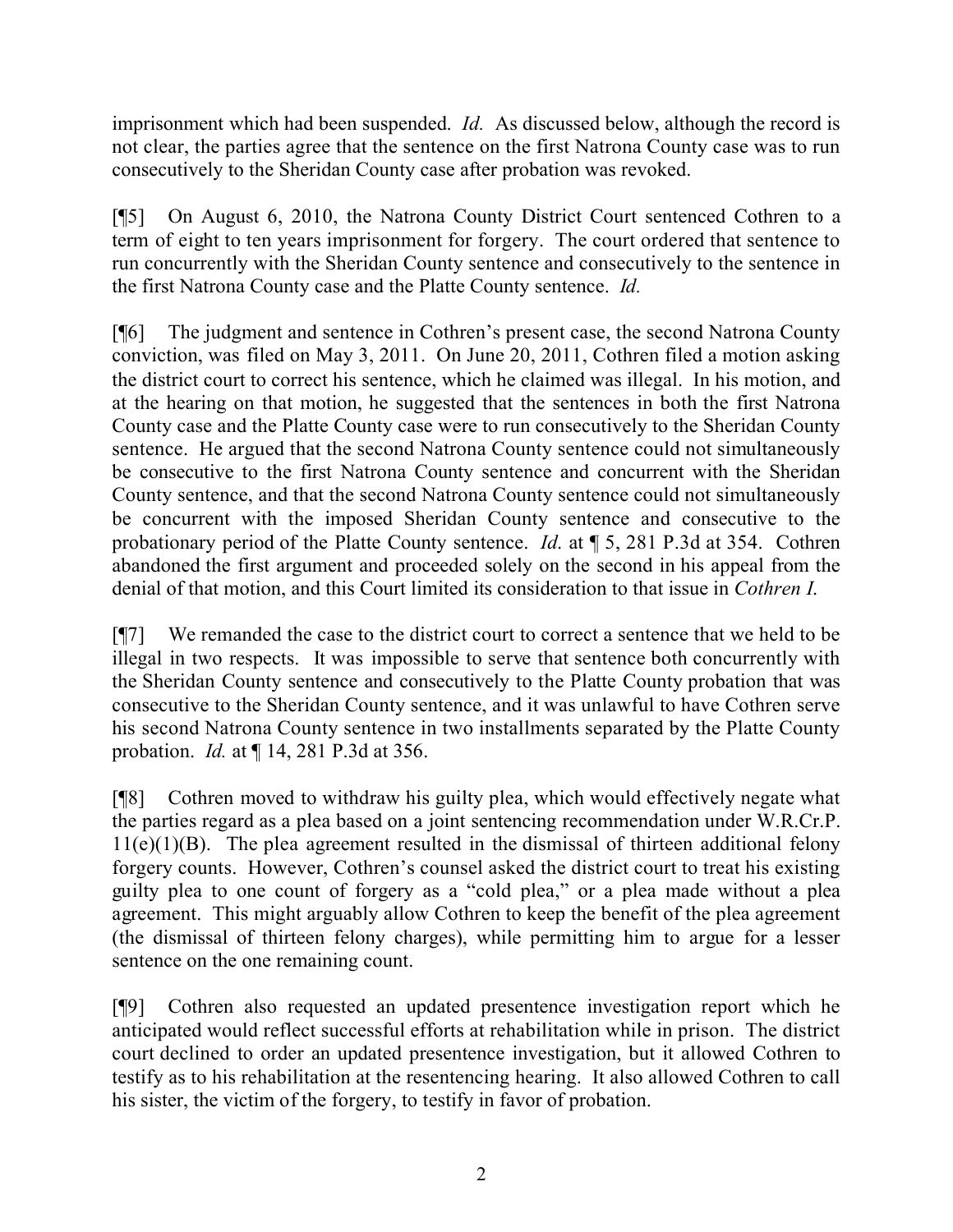[¶10] The record reflects that the district judge in Natrona County was advised by the district judge in Platte County that he had discharged Cothren from his Platte County probation before the resentencing hearing.<sup>1</sup> Cothren also testified that he had been paroled from his Sheridan County sentence to serve the incarceration required by his first Natrona County sentence.

[¶11] The district court declined to allow Cothren to withdraw his guilty plea, noting that it could not rationally hold the State to the dismissal of thirteen felonies while leaving him free to argue for a lesser sentence. It expressed its appreciation for Cothren's efforts at rehabilitation, but imposed a sentence of not less than eight nor more than ten years of incarceration, which was the same term of confinement as in the original sentence. The sentence was to run concurrently with the Sheridan County sentence and consecutively to the first Natrona County conviction, as had been the case under the first sentence. The court awarded Cothren 680 days of credit against his sentence for a period commencing at the time it imposed the original sentence in this case on August 6, 2010. This appeal was timely perfected.

# **DISCUSSION**

# **Denial of Motion to Withdraw Guilty Plea**

 $\overline{a}$ 

[¶12] The standard that district courts must apply when ruling on motions to withdraw guilty pleas is set forth in W.R.Cr.P. 32(d):

> If a motion for withdrawal of a plea of guilty or nolo contendere is made before sentence is imposed, the court may permit withdrawal of the plea upon a showing by the defendant of any fair and just reason. At any later time, a plea may be set aside only to correct manifest injustice.

We review a district court's determination of a motion to withdraw a guilty plea for an abuse of discretion. *McCard v. State*, 2003 WY 142, ¶¶ 7-8, 78 P.3d 1040, 1042-43 (Wyo. 2003). When conducting this inquiry, this Court focuses on the reasonableness of the district court's conclusion and whether it was based on "sound judgment with regard to what is right under the circumstances." *Jackson v. State*, 2012 WY 56, ¶ 6, 273 P.3d 1105, 1107 (Wyo. 2012). The district court's ruling will not be disturbed unless some part of it is arbitrary and capricious. *Id*.

<sup>&</sup>lt;sup>1</sup> The order implementing the Platte County district court's decision is not contained in the record, but the parties do not dispute that Cothren was released from probation. The parties also appear to agree that the effect of the decision was to free Cothren from the threat of further incarceration on that sentence, an issue which we therefore do not find necessary to explore in this opinion.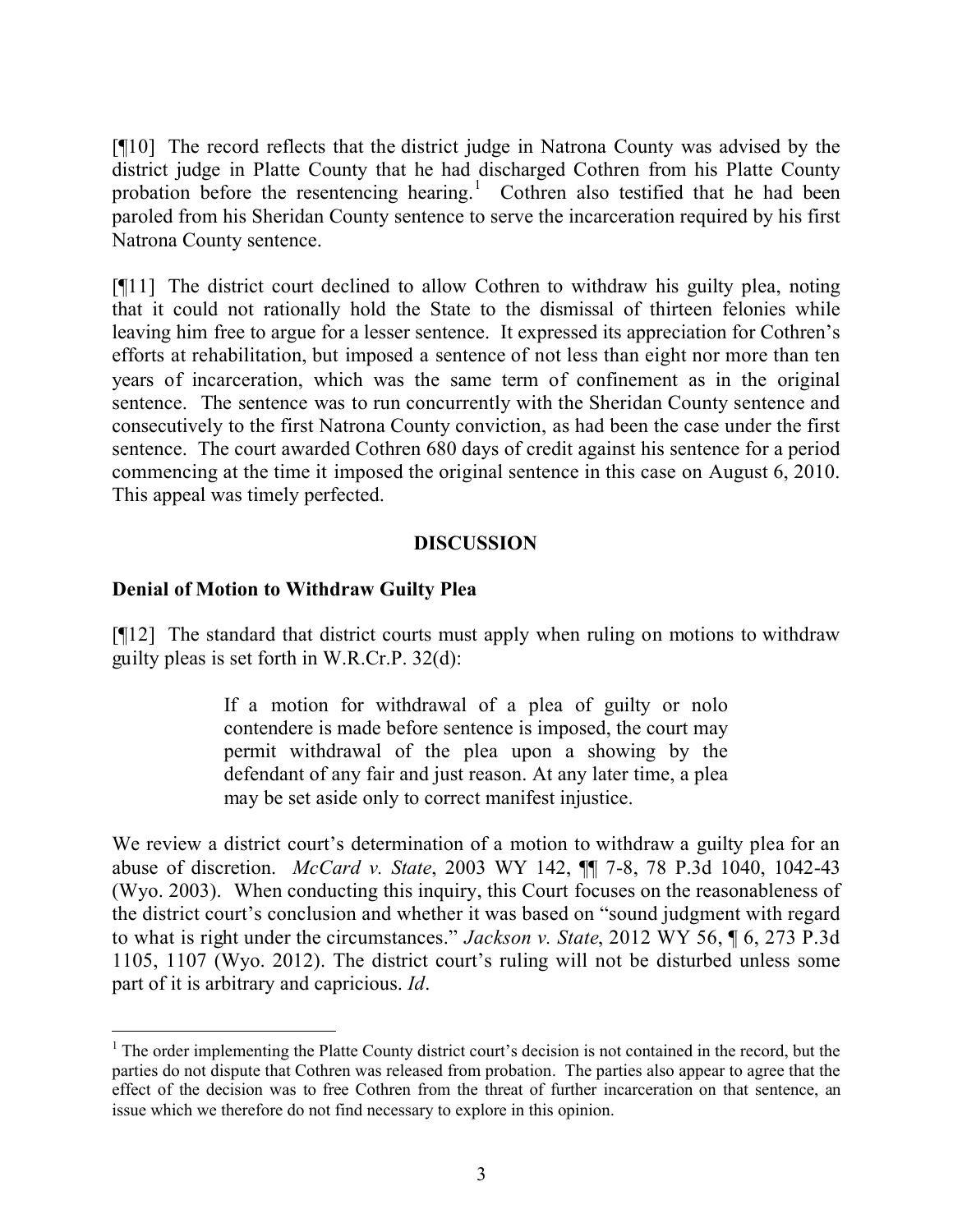[¶13] Appellant argues that the Court should apply the presentencing "any fair and just reason" standard because he believes that there was no sentence after the case was remanded. The State argues that the post-sentence "manifest injustice" standard applies. We decline to engage in a detailed analysis of this issue, as the district court's decision can be affirmed under either standard.

[¶14] The most obvious problem with Cothren's effort to "withdraw" his guilty plea is that he did not actually ask the Court to do that at the hearing on the motion. Cothren did file a written motion seeking to withdraw his plea because the plea bargain could not be performed. However, at the scheduled sentencing hearing, his attorney indicated that "[w]hat we would like to do is essentially consider this entire situation as a cold plea now; that his guilty plea would stand; that – and I think especially in light of the recent changes that just occurred, that it would make sense to order a new Presentence Investigation Report on Mr. Cothren."

[¶15] In other words, Cothren asked to maintain his guilty plea, which he evidently believed would allow him to argue for a shorter sentence than the one he had agreed to, while also preventing the State from refiling the thirteen felony charges it had dismissed. This was not truly a motion to withdraw a plea of guilty and return to square one, but rather an effort to keep the benefit of the plea agreement while avoiding its burdens. This alone would have rendered the trial court's decision an exercise of sound discretion under either the "fair and just reason" or "manifest injustice" standard.

[¶16] Cothren also failed to provide a fair and just reason to allow him to withdraw his plea, and *a fortiori*, to demonstrate that manifest injustice resulted from the decision to deny the motion to withdraw his guilty plea. In *Osborn v. State*, 2012 WY 159, 290 P.3d 1096 (Wyo. 2012), Osborn filed a motion to correct an illegal sentence, which the district court granted by reducing his sentence without a hearing. *Id*. at ¶ 7, 290 P.3d at 1098. Even though Osborn's request was granted, he appealed, asserting that the district court erred by not allowing him to withdraw his guilty plea before it modified his sentence. *Id*. Osborn argued that because his bargained-for plea was premised on an illegal sentence, he was entitled to withdraw his guilty plea. *Id*. at ¶ 18, 290 P.3d at 1100-01.

[¶17] We agreed that a defendant could not bargain for an illegal sentence but held that Osborn was not entitled to withdraw his guilty plea. *Id*. at ¶¶ 19-20, 290 P.3d at 1101. We explained that where a bargained-for guilty plea results in an illegally short sentence, necessitating resentencing to a longer sentence, a defendant is entitled to withdraw his plea. *Id*. However, when the bargained-for guilty plea results in an illegally long sentence, necessitating a shorter sentence, a defendant is not entitled to withdraw his plea because the assertion that he would not have pled guilty to receive the shorter sentence is not credible. *Id*. We therefore determined that the district court did not abuse its discretion when it did not allow Osborn to withdraw his plea. *Id*. at ¶ 22, 290 P.3d at 1101.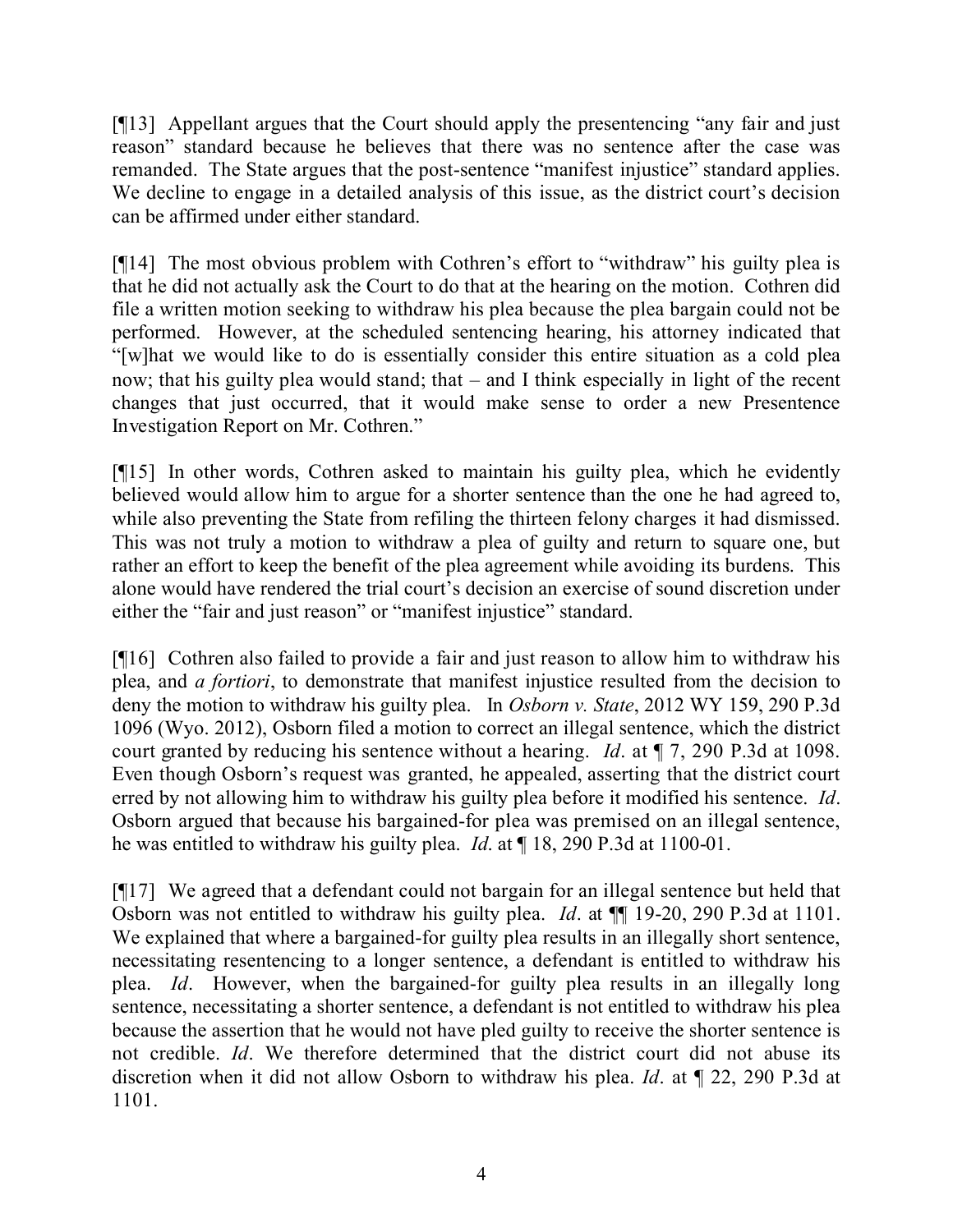[¶18] In this case, Cothren not only received the sentence he bargained for, which was not illegally long, but he was also discharged from probation on his Platte County sentence, meaning that he eliminated supervision on probation and potential incarceration which might have resulted from a violation of probation conditions. Beyond that, as already noted, he got what he really asked for – the court allowed his guilty plea to stand. The district court therefore did not abuse its discretion in denying Cothren's motion to withdraw his plea.

### **Denial of Request for Presentence Investigation**

[¶19] We also apply the abuse-of-discretion standard when we review a district court's decision as to whether or not to order an updated presentence investigation report. *Davis v. State*, 2005 WY 93, ¶ 51, 117 P.3d 454, 473 (Wyo. 2005) (citation omitted). Cothren must demonstrate that any purported error was prejudicial and affected his substantial rights. *Id*.

[¶20] We find no abuse of discretion in the district court's failure to order an updated presentence investigation. The record before us contains a presentence investigation report from the Platte County case, as well as a post-sentence investigation report related to this case, both of which were available to the district judge at resentencing. In addition, the court received testimony from Cothren and his sister, the victim of the forgery. The court had ample information to arrive at a fair sentence. Refusal to order an updated presentence investigation is not an abuse of discretion when the sentencing judge heard evidence of mitigating circumstances before sentencing or when the information available to the court was not stale, both of which are true here. Arthur W. Campbell, *Law of Sentencing* § 10:2, at 466 (3d ed. 2004); *People v. Morton*, 430 N.E.2d 383, 384 (Ill. App. 1981).

# **Length of the Sentence**

[¶21] Cothren claims that the district court erred when it sentenced him in accordance with the plea agreement rather than imposing a shorter sentence based on his success in prison. This Court reviews a district court's sentencing decision for an abuse of discretion. *Magnus v. State*, 2013 WY 13, ¶ 24, 293 P.3d 459, 467-68 (Wyo. 2013). "A sentence will not be disturbed because of sentencing procedures unless the defendant can show an abuse of discretion, procedural conduct prejudicial to him, circumstances which manifest inherent unfairness and injustice, or conduct which offends the public sense of fair play." *Id*. (quoting *Joreski v. State*, 2012 WY 143, ¶ 10, 288 P.3d 413, 416 (Wyo. 2012)). Cothren must demonstrate that any purported error was prejudicial and affected his substantial rights. *Id*.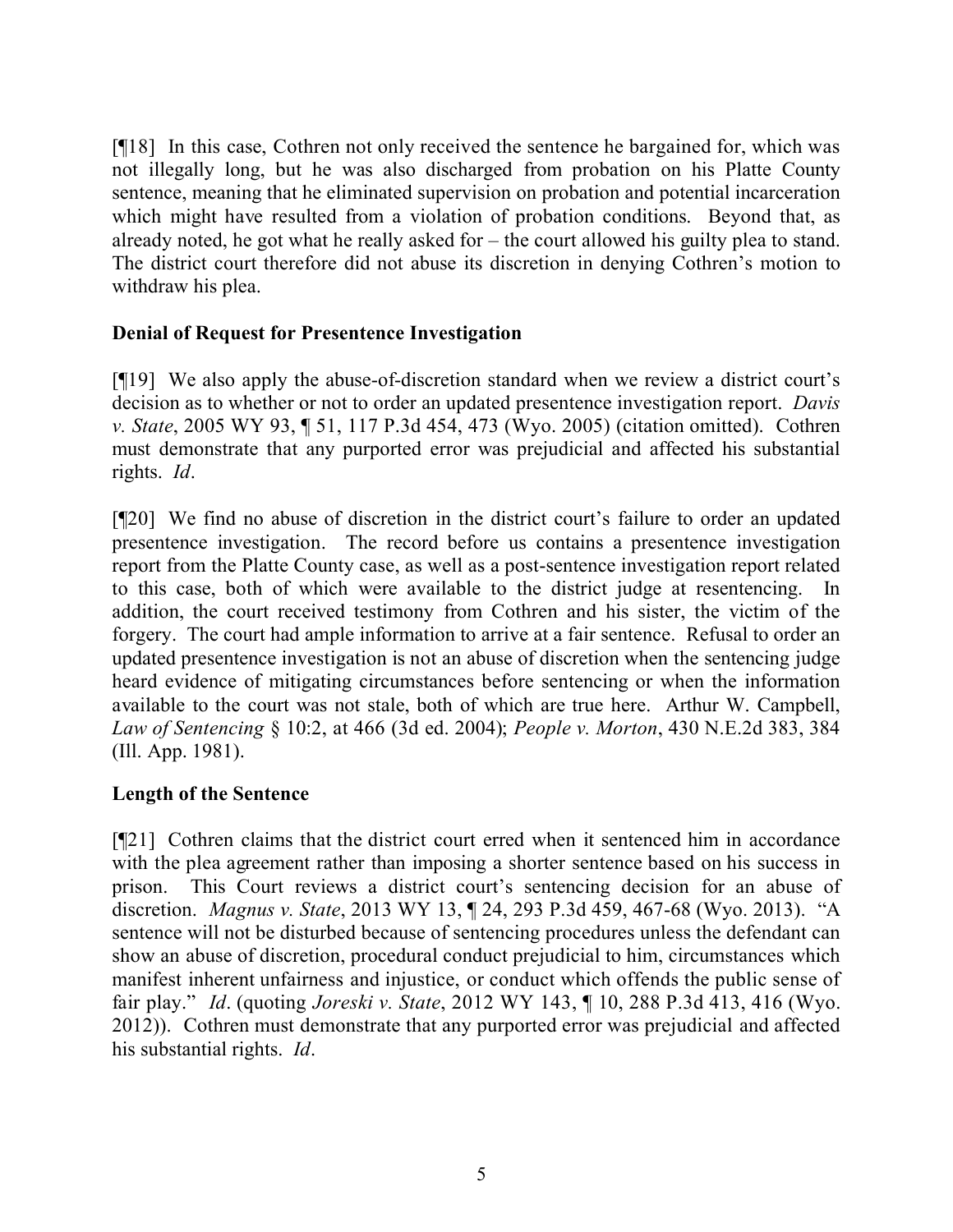[¶22] Sentencing courts may consider a wide range of factors relevant to the defendant and his crimes. *Magnus*, ¶ 25, 293 P.3d at 468. Due process gives defendants a right to be sentenced on accurate information. *Schaeffer v. State*, 2012 WY 9, ¶ 51, 268 P.3d 1045, 1061 (Wyo. 2012) (citation omitted).

[¶23] We find no error in the court's imposition of the same sentence it imposed earlier. The court explained that it could not justify enforcing the plea agreement against the State so as to prevent refiling of thirteen felony charges, and yet deviate from it to impose a lower sentence. It noted that the sentence had been fair when first imposed, and that the Platte County "dismissal" had removed the problem that led to remand. It also acknowledged Cothren's efforts at rehabilitation.

[¶24] There was no abuse of discretion, procedural conduct prejudicial to Cothren, inherent unfairness or injustice, or conduct which offends the public's sense of fair play. Cothren had an extensive criminal history, avoided trial on a number of charges in Natrona County and elsewhere, and received the sentence he agreed to, with the bonus of eliminating possible incarceration on the Platte County sentence. This was a fair resolution to a complex sentencing problem, and not an abuse of discretion.

# **Credit for Time Served**

[¶25] To the extent that Cothren argues that his sentence was illegal due to failure to grant proper credit for time served, we apply a *de novo* standard of review. *Moronese v. State*, 2012 WY 34, ¶ 5, 271 P.3d 1011, 1013 (Wyo. 2012). Cothren sought for time served in the penitentiary on his second Natrona County sentence concurrently with the Sheridan County sentence on remand. He was awarded  $680$  days of credit,<sup>2</sup> but contended that he should have received 765 days of credit in his opening brief. The State agreed that Cothren did not receive sufficient credit, but contended that he is entitled to 748 days.

[¶26] In his reply brief, Cothren agreed with the State's calculation. We believe the credit discussion exposes an illegal hiatus in Cothren's service of his sentence, which we address below. We also believe the manner in which a district court should approach the determination of time spent in state penal institutions warrants some discussion.

[¶27] District and circuit courts must determine the amount of time a defendant has spent in presentence confinement when they impose sentence. *Hagerman v. State*, 2011 WY 151, 12, 264 P.3d 18, 21 (Wyo. 2011); W.R.Cr.P. 32(c)(2)(E) (the judgment and sentence must "[i]nclude a finding of all time served by the defendant in presentence confinement for any sentenced offense"). Presentence confinement is incarceration

<sup>2</sup> We approved the determination of time served on a prison sentence in this fashion in *Moronese,* ¶ 13, 271 P.3d at 1015. We touch on the issue here because of the complications this case presents.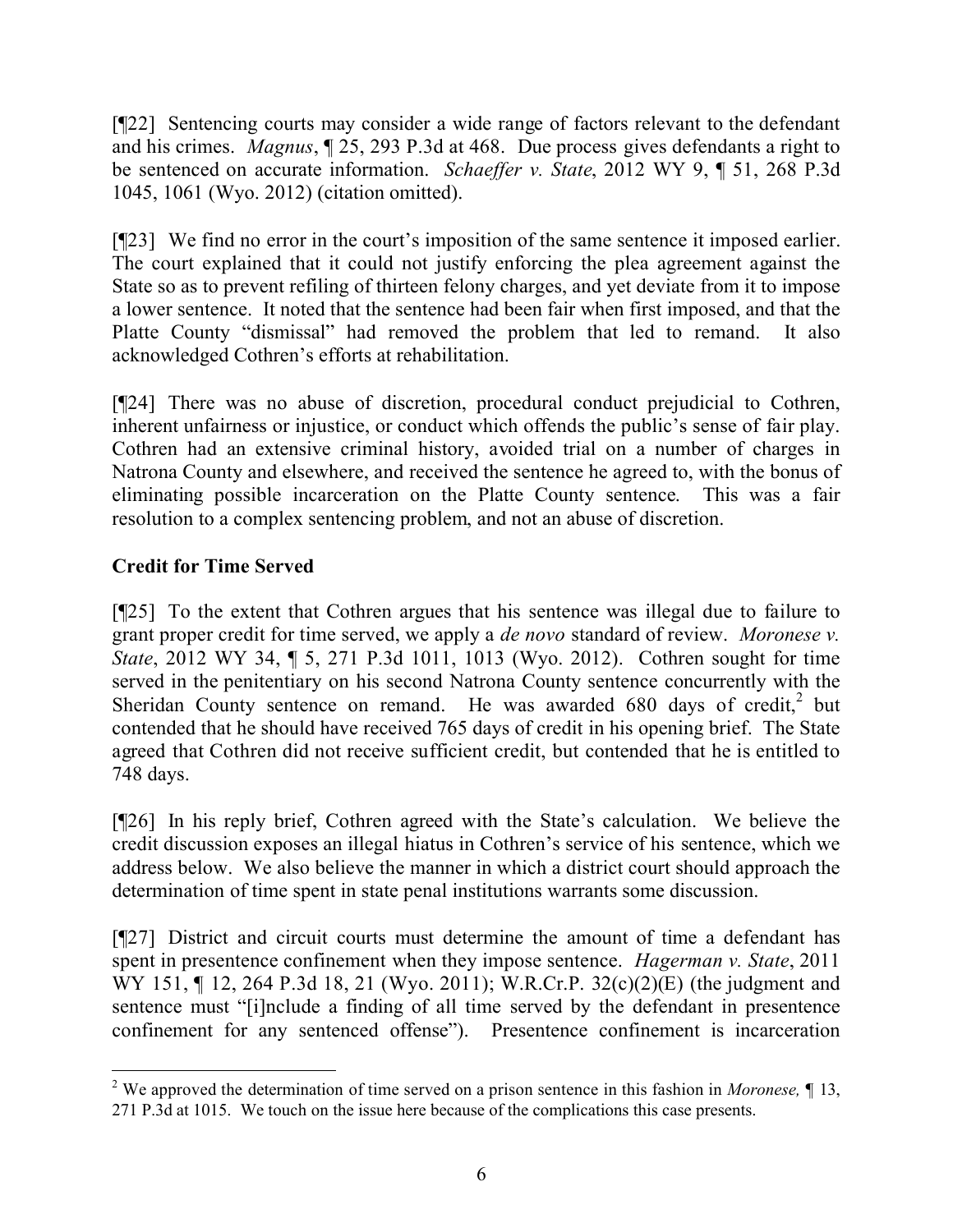resulting from the failure to post bond on the offense for which the sentence is entered, and does not include "other confinement that would continue to exist without regard" for the posting of bond on that offense. *Sweets v. State*, 2001 WY 126, ¶ 5, 36 P.3d 1130, 1131 (Wyo. 2001). In most cases, calculation of the time spent in presentence confinement requires the court to do no more than determine how long the defendant was held in county detention pending trial on the offense before the court, or whether he was serving time on some other sentence and would have been held regardless of ability to post bond. The defendant receives a day of presentence credit for any part of a day spent in confinement.

[¶28] The credit granted a defendant sentenced to prison is obviously important because it reduces the time before which he will be eligible for release on parole as well as unconditional release from his sentence. As explained by a leading commentator:

> Parole is part of an intricate process involving all three branches of government. In most state jurisdictions, the legislature establishes the parole system and the range of possible sentences for a crime. The executive branch implements the parole system that was established by the legislative branch. For example, it is not uncommon to find that state legislatures will require inmates who have committed certain types of offenses to serve a minimum mandatory term before becoming eligible for parole. The legislature may also establish mandatory sentences for certain crimes, and may prohibit parole altogether in certain types of cases.

> The judiciary determines the appropriateness of prison in an individual case and the length and nature of the sentence within the limits set by the legislature. In most states, the granting of parole is a function reserved exclusively to parole boards or parole commissions, and the judiciary has no authority to either grant or deny parole.

1 Neil P. Cohen, *The Law of Probation and Parole* § 4:1, at 4-3 to 4-4 (2d. ed. 1999) (footnotes omitted); *see also* Campbell, *supra,* § 15:6, at 618. 3

<sup>&</sup>lt;sup>3</sup> The use of parole can be traced back at least as far as the use of "tickets-of-leave" prisoners exiled to new South Wales could earn after serving a portion of their sentences, provided that they met certain standards of industry and good conduct. The governor of the penal colony determined whether these standards had been met. Paul F. Cromwell, Jr., et. al., *Probation and Parole in the Criminal Justice System*, 155-55 (2d ed. 1985).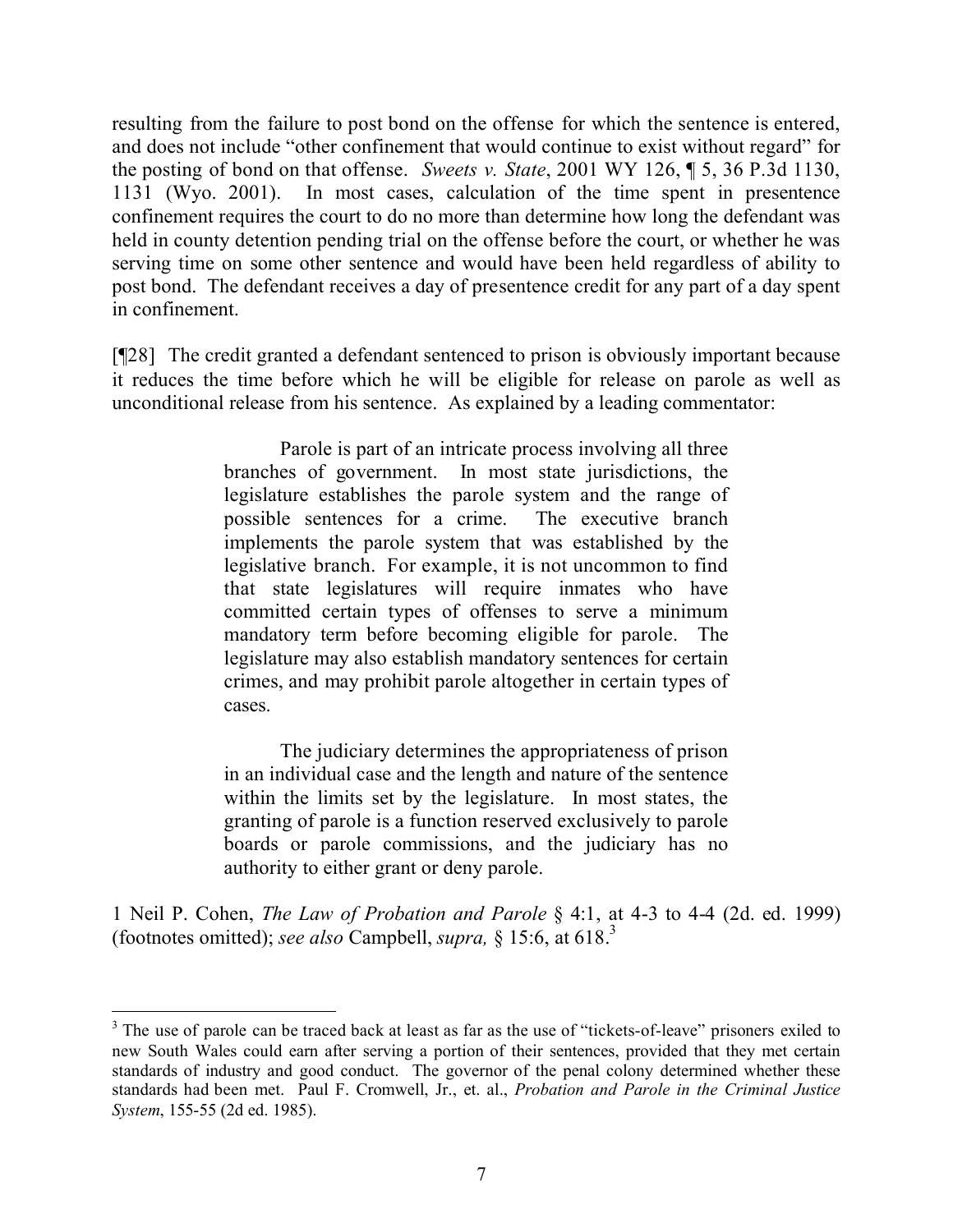[¶29] Wyoming is an indeterminate sentencing state that requires courts to prescribe a minimum and maximum term of confinement when a sentence for a felony is imposed. Wyo. Stat. Ann. § 7-13-201 (LexisNexis 2013); Daniel M. Fetsco, *Early Release from Prison in Wyoming: An Overview of Parole in Wyoming and Elsewhere and an Examination of Current and Future Trends*, 11 Wyo. L. Rev. 99, 103 (2011). The Wyoming Legislature granted the Board of Parole almost absolute discretion to decide whether to release inmates on parole, subject only to restrictions which deny eligibility to inmates who have escaped from a state penal institution, to those who have committed an assault with a deadly weapon while an inmate, to those who are serving a life sentence or a life sentence without possibility of parole, and to those who have been sentenced to death. Wyo. Stat. Ann. § 7-13-402 (LexisNexis 2013); Fetsco, *supra,* at 106. When a sentence is imposed, a defendant is remanded to the custody of the Department of Corrections, an executive branch department to which the legislature has granted general supervisory powers over correctional facilities, inmates, and parolees. Wyo. Stat. Ann. § 25-1-104(b), (c) (LexisNexis 2013). Those powers include the authority to administer sentences.

[¶30] Unlike the case of presentence confinement, a day spent by a well-behaved inmate in a state correctional institution is worth more than a day of credit. If an inmate has a "proper and helpful attitude, conduct and behavior in the facility and/or has adhered to the rules of the facility, the Warden may award up to fifteen (15) days per month for each month served on a sentence, which will reduce the minimum and maximum sentence to be served." Wyo. Dep't of Corrections Policy and Procedure, *Inmate Good Time* 1.500 (effective July 1, 2010).<sup>4</sup> An inmate cannot receive this "good time" credit until he is confined in a Department of Corrections facility. *Id.*

[¶31] In addition to the good time awarded by the DOC, the Board of Parole may award an inmate who has "demonstrated an especially proper and helpful attitude, exemplary conduct and behavior" up to one month of special good time off his minimum sentence, up to a maximum of one year credit. *Id*. Moreover, the Board may award up to a year off the minimum sentence for the purpose of allowing parole to an adult community corrections program or certain treatment programs. *Id*. An inmate is eligible for parole when he has served the minimum sentence less good time and special good time allowances, and of course the length of the period of parole is shortened by good time. The Board may refuse to award or remove good time and require an inmate like Cothren to serve his entire minimum sentence before granting parole. Fetsco, *supra,* at 103, 107- 08. This is called "flattening" a sentence, and it is done when the inmate has not behaved well enough to earn good time or has done something to lose it. *Id.*

<sup>4</sup> *See also* Governor's Office, *Good Time Allowances for Inmates and Parolees of the Wyoming Department of Corrections* (effective July 1, 2010).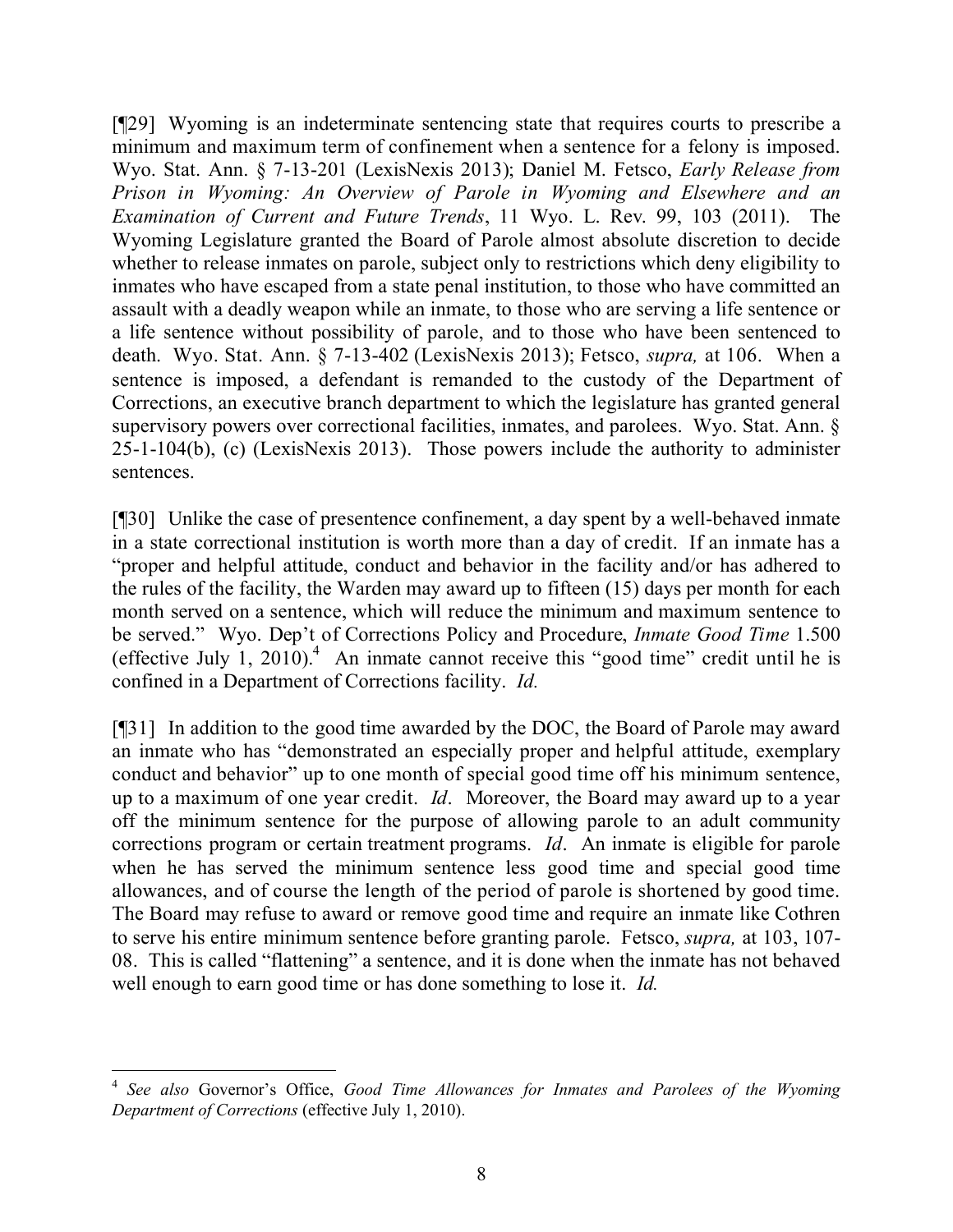[¶32] As the foregoing demonstrates, the actual length of a sentence served depends on an inmate's conduct as well as the length of time spent in a correctional institution. This can lead to double jeopardy concerns about the grant of credit when a defendant is resentenced, or when his sentence is vacated and he is either convicted on the same charge or pleads guilty to it. In *North Carolina v. Pearce*, 395 U.S. 711, 89 S. Ct. 2072, 23 L. Ed. 2d 656 (1969), *overruled on other grounds by Alabama v. Smith*, 490 U.S. 794, 109 S. Ct. 2201, 104 L. Ed. 2d 865 (1989), the United States Supreme Court held as follows:

> And [the double jeopardy clause] protects against multiple punishments for the same offense. This last protection is what is necessarily implicated in any consideration of the question whether, in the imposition of sentence for the same offense after retrial, the Constitution requires that credit must be given for punishment already endured. The Court stated the controlling constitutional principle almost 100 years ago, in the landmark case of *Ex parte Lange*, 18 Wall. 163, 168, 21 L.Ed. 872:

> > If there is anything settled in the jurisprudence of England and America, it is that no man can be twice lawfully punished for the same offence. And \* \* \* there has never been any doubt of (this rule's) entire and complete protection of the party when a second punishment is proposed in the same court, on the same facts, for the same statutory offense.

> > > . . . . .<br>. . . . . .

. . . . . .

We hold that the constitutional guarantee against multiple punishments for the same offense absolutely requires that punishment already exacted must be fully "credited $\cdot$ <sup>13</sup> in imposing sentence upon a new conviction for the same offense.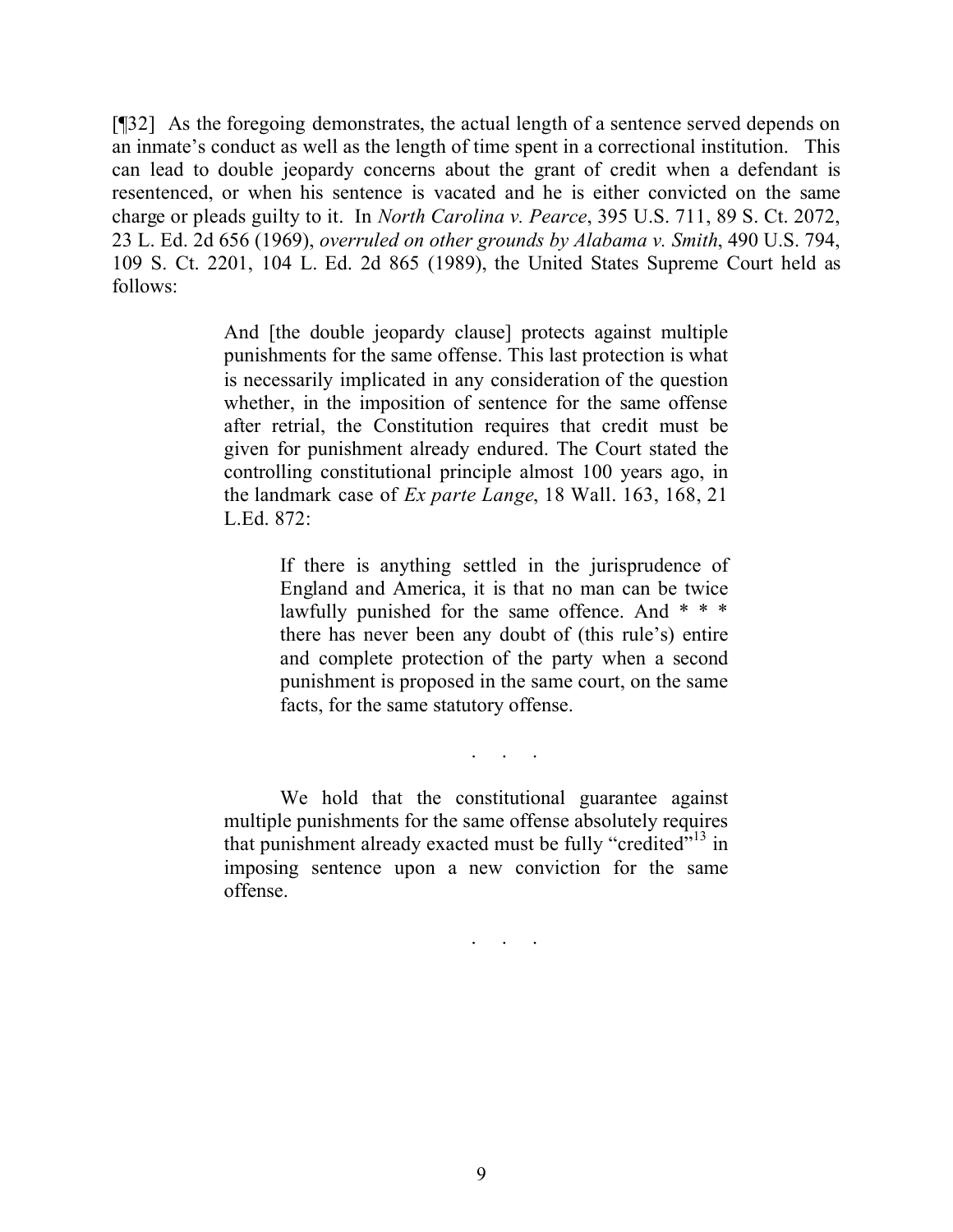$13$ Such credit must, of course, include the time credited during service of the first prison sentence for good behavior, etc. $^{[5]}$ 

*Id.* at 717-19 & n.13, 89 S. Ct. at 2076-77 & n.13 (some footnotes omitted).

[¶33] We believe it is appropriate to include a determination of the time actually spent in prison prior to resentencing in the judgment and sentence, even though the Department of Corrections and Board of Parole must administer the sentence and decide when an inmate is eligible for parole. This is consistent with the recommendation of American Bar Association Standard for Criminal Justice 18-6.8(c), (d), and (e). As explained in the commentary to that section:

> The best method for implementation of this principle is to instruct correctional authorities to award such a credit automatically. Thus, standard 18-6.8 strictly limits the formal role of the sentencing court in determining the appropriate credit to a fact-finding responsibility. It contemplates that the court will simply place on the sentencing record the amount of time already served, as standard 18-6.6(a)(iii) states.

3 ABA Standards for Criminal Justice 18-6.8 cmt., at 492 (2d ed. 1980).<sup>6</sup>

[¶34] Including the calculation of time spent in facilities operated by the DOC in the judgment and sentence associates the actual time served with the crime on which the defendant is resentenced, which may help to assure that the Department can relate the time served to the crime on which resentencing took place. On the other hand, it would be practically impossible for a court to determine the amount of good time or special good time due without receiving testimony from or the records of the Department of Corrections or the Board of Parole, since it would have no information concerning whether an inmate had earned or lost good time or special good time without obtaining it from the agencies statutorily entrusted with making the decision. As already noted, the grant or removal of good time is discretionary with the Department and Board of Parole, not the judicial branch. At least one court has held that a court lacks jurisdiction to make decisions regarding credit for good behavior because that authority was entrusted exclusively to the executive branch by the legislature. *State v. Trieb*, 516 N.W.2d 287, 292 (N.D. 1994).

<sup>&</sup>lt;sup>5</sup> The Court later held that prison authorities are not required to grant inmates credit for good conduct while they are being held in pretrial detention by local authorities. *McGinnis v. Royster*, 410 U.S. 263, 272-73, 93 S. Ct. 1055, 1060-61, 35 L. Ed. 2d 282 (1973); Campbell, *supra*, § 9:29 at 453.

<sup>6</sup> To the same effect, *see* ABA Standards for Criminal Justice Sentencing 18-5.19 cmt., at 214 (3d. ed. 1994).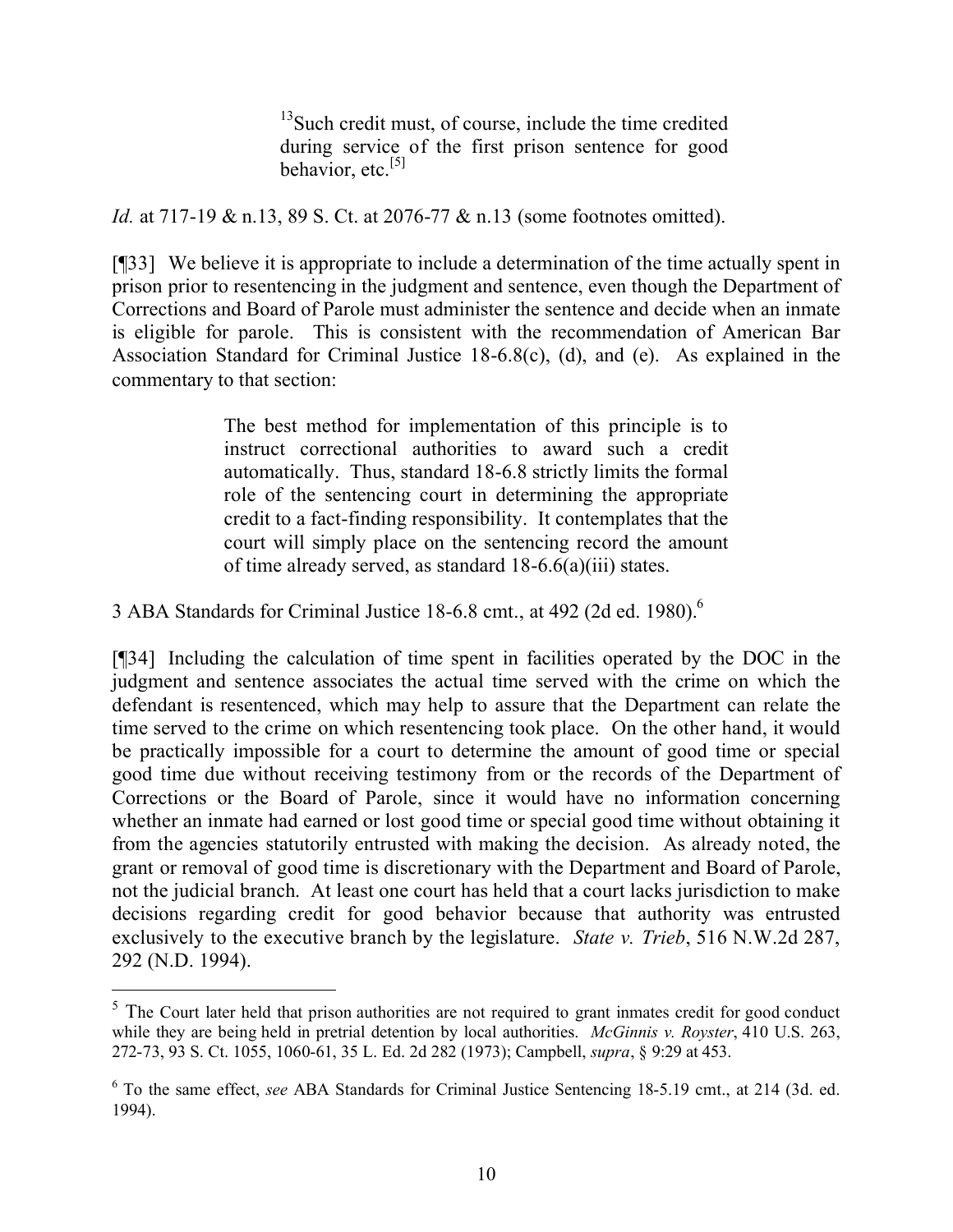[¶35] The sentencing court should therefore not attempt a calculation of time earned through good behavior, and the district court did not do so in this case. On the other hand, little harm could result from noting in the judgment and sentence that *Pearce*  requires that credit earned for good conduct before resentencing be granted, and that the court anticipates that the executive branch will administer that credit. The California courts apply a rule which anticipates this kind of coordination between the judicial and executive branches. *In re Martinez*, 65 P.3d 411, 412 (Cal. 2003) (trial court must determine when actual confinement began after conviction was reversed, and prisoner pled guilty again, but prison authorities must determine conduct credit).

### **Legality of Sentence**

[¶36] In *Cothren I*, we held that a prisoner is entitled to serve his sentence in one continuous "stretch," and that he cannot be required to serve it in installments unless the interruption was due to escape, a parole violation, or some other fault on his part. *Cothren I*,  $\P$  10-11, 281 P.3d at 355. Nothing in this record suggests that Cothren has done anything to interrupt his incarceration on any of the sentences imposed.

[¶37] Neither Cothren nor the State has directly questioned whether the amended judgment and sentence violated *Cothren I* because it may require him to serve his sentence in two segments. However, their dispute about credit served brought this issue to light. We have held that it is in the interest of judicial economy to determine whether a sentence is illegal and correct it even if it first comes to our attention in our examination of the appeal. *Chapman v. State*, 2013 WY 57, ¶ 72, 300 P.3d 864, 878 (Wyo. 2013) (quoting *Endris v. State*, 2010 WY 73, ¶ 21, 233 P.3d 578, 583 (Wyo. 2010)).

[¶38] The record before us is incomplete, but the briefing and the record we have indicates that the amended sentence does not comply with *Cothren I's* requirement that a prisoner must serve his sentence in one uninterrupted "stretch." The amended judgment and sentence, like the original judgment and sentence, requires Cothren to serve his second Natrona County sentence concurrently with the Sheridan County conviction and consecutively to the first Natrona County conviction. If the first Natrona County sentence ran concurrently with the Sheridan County sentence, the second Natrona County sentence could potentially be served without interruption, if it began at the end of the first Natrona County sentence while the longer Sheridan County sentence was still being served.<sup>7</sup>

 $<sup>7</sup>$  Taking into account the dates they were set to start, if concurrent, the minimum and maximum terms of</sup> the Sheridan County sentence exceeded those of the first Natrona County sentence by, respectively, two and three years.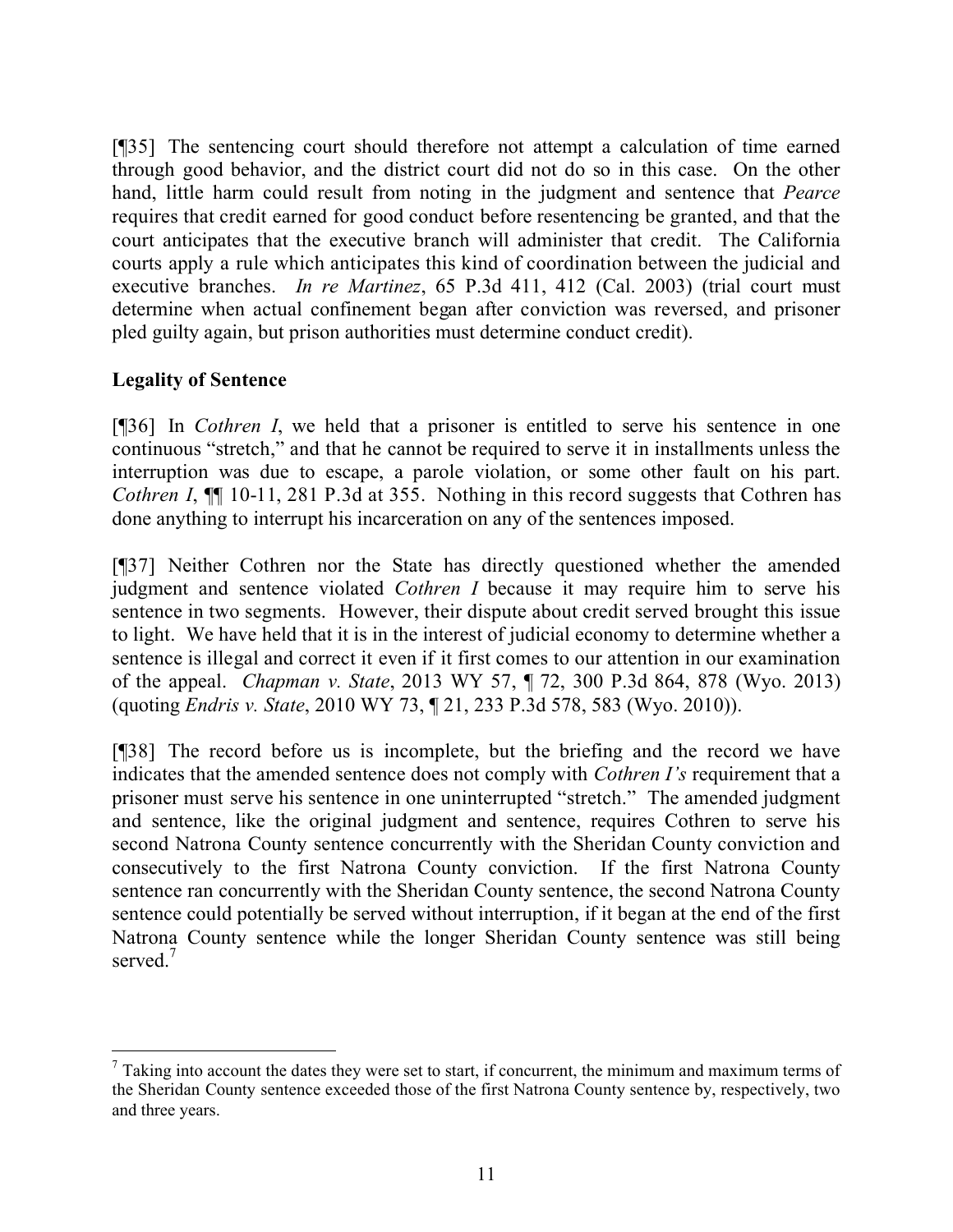[¶39] On the other hand, if the first Natrona County sentence is to run consecutively to the Sheridan County sentence, the sentence in this case cannot be served in a lawful manner. If this sentence was to begin when it was first imposed, so as to run concurrently with the Sheridan County sentence, it could not also begin after the Sheridan County sentence and the consecutive first Natrona County sentence are completely served. That is impossible. Nor could it run from when it was first imposed until Cothren was paroled from the Sheridan County sentence to serve the first Natrona County sentence, then stop and resume when he was paroled from the first Natrona County conviction. That would result in the same sort of interrupted sentence that we held unlawful in *Cothren I*.

[¶40] Unfortunately, the record does not contain the order revoking Cothren's probation in the first Natrona County case. In its brief, the State arrived at its calculation of credit by concluding that Cothren should not receive credit against the sentence in this case for a period of time during which he was serving the first Natrona County sentence, meaning that there has to be a forbidden break in the service of the sentence in this case. The parties stipulated that Cothren had been paroled to the first Natrona County sentence at the time of his resentencing, as Cothren also testified. This would also indicate that he had ceased to serve the Sheridan County sentence and was serving a consecutive first Natrona County sentence. The parties thus agree that there was an interruption in service of the sentence in this case.

[¶41] We appreciate the creativity shown by the plea agreement, as well as the challenge the court faced in crafting a legal sentence related to a number of other sentences. Unfortunately, it appears to be impossible to implement the agreement because of the effect of the first Natrona County probation revocation and resulting sentence. The only resolution to this refractory problem will be to resentence so that the second Natrona County sentence runs concurrently with the first Natrona County sentence as well as the Sheridan County sentence. We acknowledge that this will be a windfall to Cothren. Under our ruling in *Osborn, supra,* Cothren will not be entitled to withdraw his plea, because he obtained a sentence which will be less than he bargained for. 2012 WY 159, ¶ 20, 290 P.3d at 1101.

### **CONCLUSION**

[¶42] We find no error in the district court's rulings on Cothren's motion to withdraw his guilty plea or relating to other aspects of resentencing. Unfortunately, we find that the amended sentence requires an interruption in service of the period of incarceration in this case, and that this sentence must be made to run concurrently with the first Natrona County sentence. We therefore reverse and remand for entry of an amended judgment and sentence which accomplishes that end. The district court should determine the amount of time spent in custody of the Department of Corrections to the date of